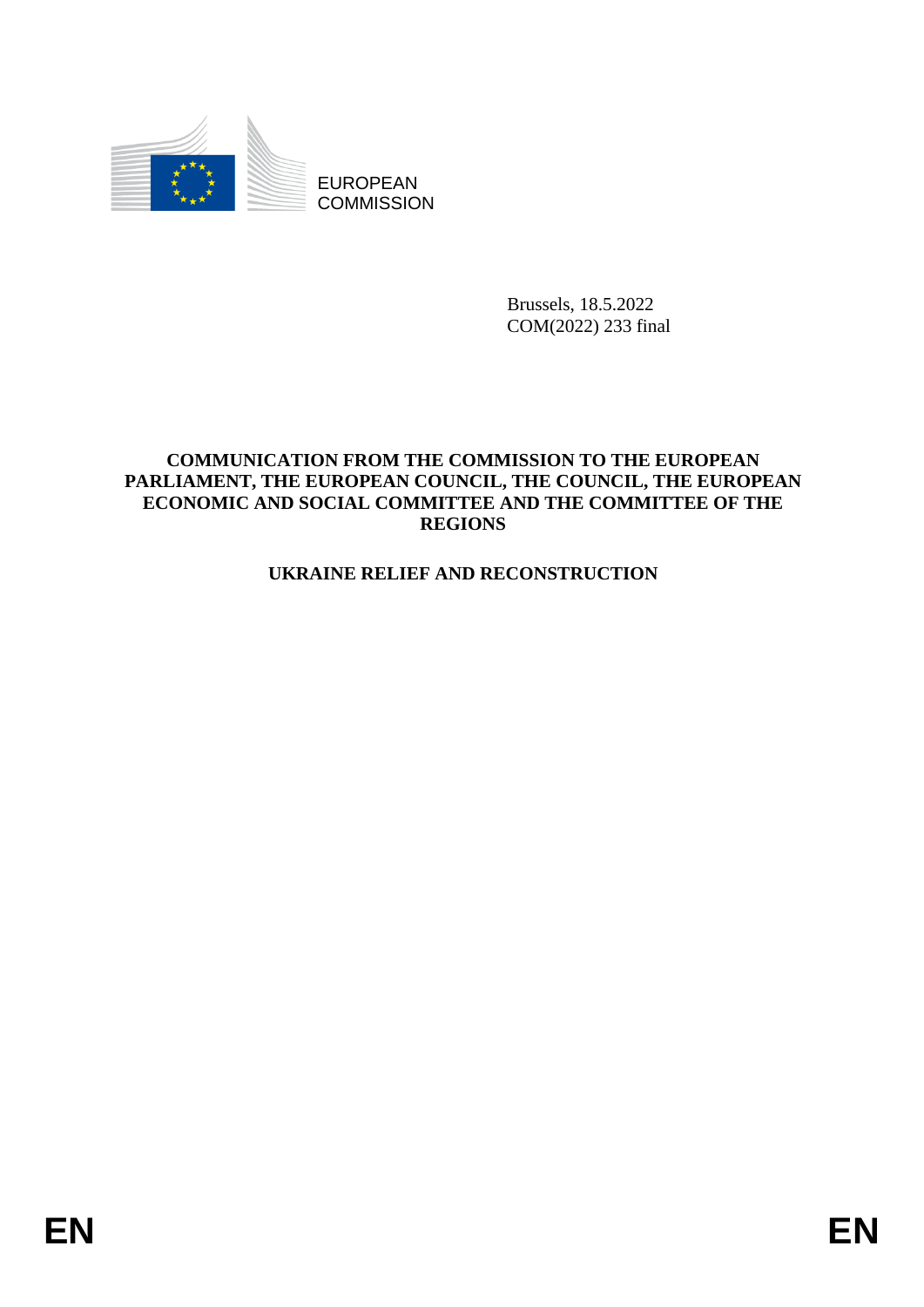### **I. INTRODUCTION**

The unprovoked and unjustified Russian invasion of Ukraine has caused terrible human suffering and massive destruction of towns and communities. Lives and livelihoods are being lost, with more than twelve million people forced from their homes – and nearly six million from their country, half of them being children – in search of safety.

Confronted with the Russian aggression, the European Union and its Member States have shown unwavering solidarity with people fleeing the war in Ukraine<sup>1</sup> and immediately mobilised support to the Ukrainian government to maintain its functions. The Union has provided emergency assistance to support resilience, humanitarian assistance, military aid and other support. The Commission is coordinating its largest ever operation under the EU Civil Protection Mechanism for a wide array of support measures, including in the health, energy, food and agriculture sectors, and providing shelters, machinery as well as medical equipment and evacuations. To support Ukraine, the Commission has also put forward measures to facilitate trade, notably the suspension of import duties on Ukrainian exports, and to establish solidarity lanes to help Ukraine export agricultural goods. The EU's welcome has been exemplified by the activation of the Temporary Protection Directive, granting access to jobs, housing, education and healthcare across the EU. The Commission will continue to support Ukraine and its people, working together with Member States in a Team Europe approach.

With hostilities taking place across the whole country, the economic situation has deteriorated rapidly. GDP is expected to fall by 30 to 50% this year and tax revenues dropped by around 50 to 80%. Ukrainian Azov and Black Sea ports remain blocked by Russian military action, depriving Ukraine of much-needed export revenues. The estimated overall damage runs already in the hundreds of billions of euros, with more than EUR 100 billion in damage to physical infrastructure alone.

A major global financial effort is required to support Ukraine during this war, as well as to rebuild the country and provide new opportunities to its citizens. This is why it is important to design the main building blocks of this international effort already now, even while Russia's aggression continues. In its conclusions of March 2022, the European Council agreed to develop a Ukraine Solidarity Fund, inviting international partners to participate. The European Council called on the Commission to continue developing technical assistance to help Ukraine to implement necessary reforms.

A reconstruction of this scale on the European continent requires strong leadership from the European Union, working proactively with international partners. Ukraine is closely tied with the European Union through the Association Agreement and its Deep and Comprehensive Free Trade Area. On 28 February 2022, Ukraine applied for EU membership, and it has expressed a strong will to link reconstruction with reforms on its European path.

This Communication sets out the Union's response to address Ukraine's immediate financing gap and the longer-term reconstruction framework.

#### **II. IMMEDIATE RELIEF**

1

<sup>&</sup>lt;sup>1</sup> For example, the Cohesion's Action for Refugees in Europe provides Member States with immediate liquidity and additional flexibility in the use of EU funds to welcome people fleeing Ukraine.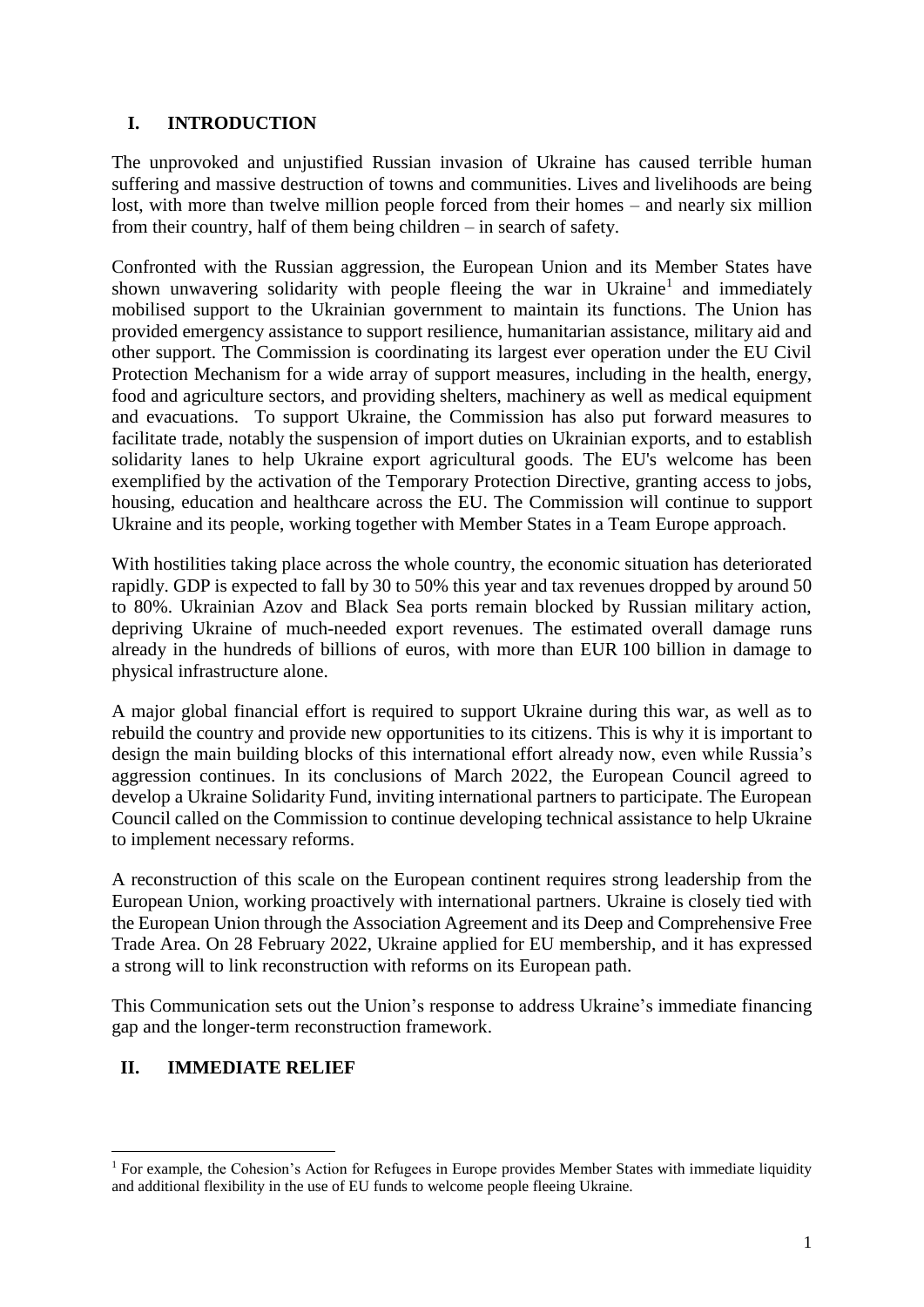The short-term response covers the immediate period when reconstruction efforts on a significant scale cannot yet be envisaged. Assistance in this period is mainly focused on necessary operational support to the Ukrainian government, complemented by providing emergency assistance and humanitarian aid.

#### *Support already provided*

The EU's commitment to supporting Ukraine is long-standing and has delivered results. The EU has provided significant financial assistance to Ukraine, which over the years from 2014 to 2021 amounted to EUR 1.7 billion in grants under the European Neighbourhood Instrument, EUR 5.6 billion under five macro-financial assistance programmes in the form of loans, EUR 194 million in humanitarian aid and EUR 355 million from foreign policy instruments. The EU provides its support to Ukraine for policy development and comprehensive reforms, with strong involvement from Member States in a Team Europe approach. Among the flagship programmes are those on decentralisation, public administration reform and anti-corruption.

Since the Russian aggression started, the EU has stepped up its support, mobilising around EUR 4.1 billion for Ukraine's overall economic, social and financial resilience in the form of macro-financial assistance, budget support, emergency assistance, crisis response and humanitarian aid. Military assistance measures under the European Peace Facility, amounting to EUR 1.5 billion, have also been provided to Ukraine and the mobilisation of an additional EUR 500 million is under way.

Before and during the war, the EU has worked closely with European financial institutions to support Ukraine. Since 2014, the European Investment Bank and the European Bank for Reconstruction and Development have mobilised over EUR 10 billion in loans to Ukraine. In recent weeks, the European Investment Bank has disbursed EUR 668 million to the Ukrainian budget. The EU is also working in close cooperation with the World Bank and the International Monetary Fund, which have been key partners in the Ukrainian efforts since 2014.

## *Short-term relief*

 $\overline{\phantom{a}}$ 

The war resulted in a collapse of tax, export and other revenues, compounded by large scale illegal appropriation of assets and export goods including in the agricultural sector, while essential expenditure skyrocketed. Ukraine will need significant short-term financial relief to sustain basic services, to address humanitarian needs and to fix the most essential infrastructure that is now destroyed. The International Monetary Fund has estimated Ukraine's financing gap until June at roughly EUR 14.3 billion (USD 15 billion)<sup>2</sup>.

The Ukrainian government's financing needs continue to be substantial in the short term, to sustain the country, help maintain macro-financial stability and reduce the stress on human and physical capital. Addressing these needs will require a joint international effort, in which the Union will be ready to play its part.

For its part, the Commission therefore envisages to propose granting Ukraine new exceptional macro-financial assistance in 2022 in the form of loans of up to EUR 9 billion, to be complemented by support from other bilateral and multilateral international partners, including

<sup>&</sup>lt;sup>2</sup> There is a high degree of uncertainty surrounding any financing gap, but the International Monetary Fund has worked closely with the Ukrainian authorities to establish a robust estimate of their needs, e.g., referred to by the International Monetary Fund's Managing Director Kristalina Georgieva at the Spring Meetings on 21 April 2022.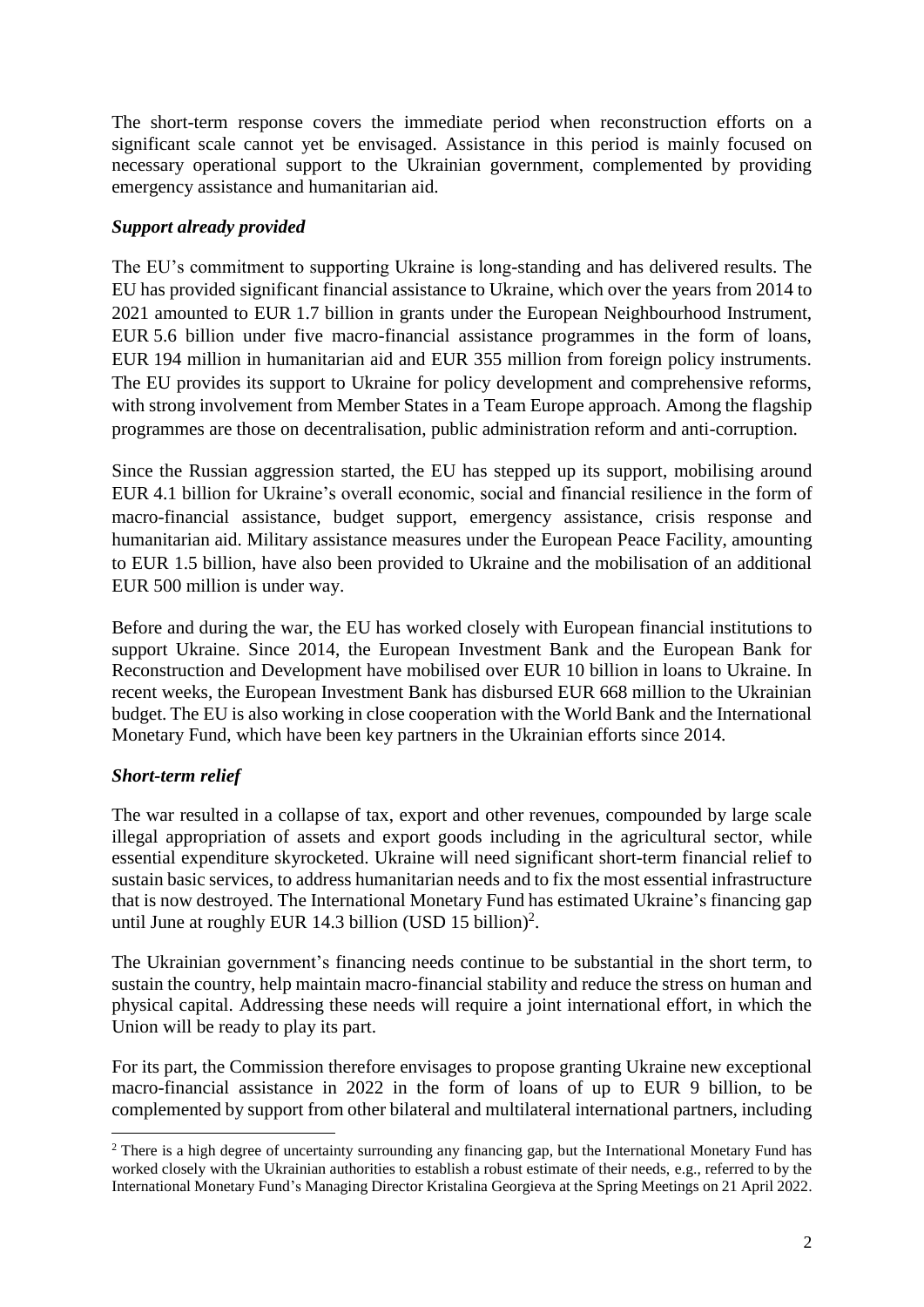in G7 format. This would be paid in tranches with long maturities and concessional interest rates thanks to the guarantee from the Union budget.

To make this possible, Member States should agree on making available guarantees to complement the provisioning set aside for this purpose in the relevant compartment of the Common Provisioning Fund of the Union. Together with grant support from the EU budget for subsidising the related interest payments, this will ensure well-coordinated and highly concessionary relief for Ukraine.

# **III. RECONSTRUCTION OF UKRAINE**

The overall reconstruction of Ukraine will require comprehensive support to rebuild the country after the war damage, to create the foundations of a free and prosperous country, anchored in European values, well integrated into the European and global economy, and to support it on its European path.

The reconstruction effort will need to build on Ukraine's ownership, close cooperation and coordination with supporting countries and organisations, and Ukraine's strategic partnership with the Union. Reconstruction will also require mobilising resources at regional and local level. Peer-to-peer cooperation and programmes embedded in partnerships between cities and regions in the European Union and those in Ukraine will enrich and accelerate reconstruction.

Four major pillars of reconstruction can already be envisaged:

- Rebuilding the country, in particular infrastructure, health services, housing and schools, as well as digital and energy resilience in line with the most recent European policies and standards;
- Continue modernising the state and its institutions to ensure good governance and respect for the rule of law, by providing administrative capacity support and technical assistance, including at regional and local level;
- Implementing a structural and regulatory agenda with the aim of deepening the economic and societal integration of Ukraine and its people with the EU in line with its European path;
- Support the recovery of Ukraine's economy and society by promoting sustainable and inclusive economic competitiveness, sustainable trade, and private sector development, while contributing to the green and digital transition of the country.

Establishing a clear link with the broad reform agenda will be vital for the success of the reconstruction effort. Ukraine has made significant reform progress over the years. It will be important to consolidate and accelerate these reforms once the full reconstruction effort starts. The reconstruction should be in line with the European green and digital agenda; it should strengthen resilience and respect fundamental principles of the rule of law, including on anticorruption, judiciary, public administration and good governance.

Given the extent of the war damage so far, the financial needs for reconstruction are expected to be substantial and the reconstruction effort would potentially span more than a decade. The Commission will work in close cooperation with Ukraine, international partners and international financial institutions to assess the reconstruction needs, looking at how best to meet them.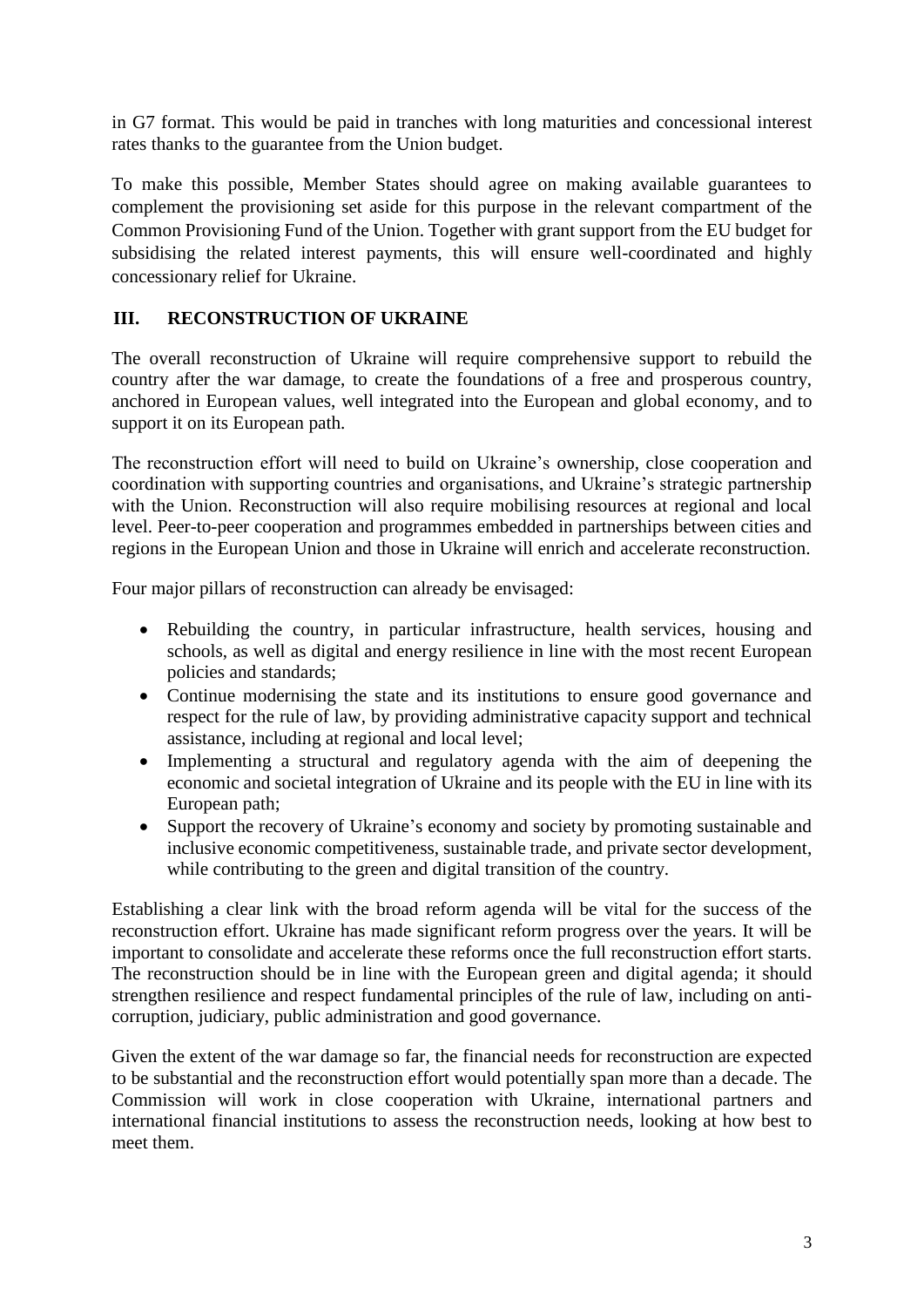| <b>Strategic Reconstruction Plan</b><br><b>RebuildUkraine</b>                                                                                                                                                                                                                                                                                                                                              |                                                                                                                 |                                                                                                         |
|------------------------------------------------------------------------------------------------------------------------------------------------------------------------------------------------------------------------------------------------------------------------------------------------------------------------------------------------------------------------------------------------------------|-----------------------------------------------------------------------------------------------------------------|---------------------------------------------------------------------------------------------------------|
| <b>Ukraine Reconstruction Platform</b>                                                                                                                                                                                                                                                                                                                                                                     |                                                                                                                 |                                                                                                         |
| Led jointly by Ukraine and the European Commission<br>Includes EU Member States, other bilateral and multilateral partners and international<br>禮<br>financial institutions; Ukrainian Parliament and European Parliament as observers.<br>م<br>م <sup>ر</sup> م<br>Coordinates the implementation of the Strategic Reconstruction Plan 'RebuildUkraine'<br><b>European Union</b><br><b>Other Partners</b> |                                                                                                                 |                                                                                                         |
| 'RebuildUkraine' Facility<br>European Union budget<br>$(\in$<br>Member State contributions<br>Loans and grants                                                                                                                                                                                                                                                                                             | <b>Union spending</b><br><b>instruments</b><br>Mobilisation of<br>閃<br>public and private<br><i>investments</i> | 缴<br>G7, G20<br>(?)<br>Bilateral and multilateral partners<br>窳<br>International financial institutions |

## *A Ukraine-led reconstruction effort embedded in its European path*

The reconstruction effort should be framed in a high-level strategic reconstruction plan ('RebuildUkraine'), for which Ukrainian authorities have full ownership<sup>3</sup> and which is endorsed by the Union and other international partners. The 'RebuildUkraine' reconstruction plan would outline key reforms and investments necessary to build a prosperous and sustainable future for Ukraine.

The Ukrainian Government has clearly expressed its intention to embed the 'RebuildUkraine' reconstruction plan in a strategic partnership with the European Union. This reflects the close political and economic relations based on the Association Agreement with its Deep and Comprehensive Free Trade Area and Ukraine's recent application for EU membership. Establishing a clear link to the broad reform agenda will be vital for the success of the reconstruction process, and the alignment with the EU *acquis*.

## *The Ukraine reconstruction platform*

 $\overline{\phantom{a}}$ 

The reconstruction effort should be led by the Ukrainian authorities in close partnership with the European Union and other key partners, such as G7 and G20 partners and other third countries, as well as international financial institutions and international organisations.

<sup>&</sup>lt;sup>3</sup> The Ukrainian government has set up a National Council for Recovery, which has been tasked with preparing a plan for the post-war recovery and development of Ukraine. The establishment of the plan will build on remarkable cooperation and institutional capacity demonstrated by the Ukrainian authorities at all levels, municipalities as well as civil society (Regulation on the National Council for Recovery of Ukraine from Consequences of War, approved by Decree of the President of Ukraine dated 21 April 2022, № 266/2022). On the EU side, the European Commission established in 2014 a dedicated Support Group for Ukraine to support reforms in the country.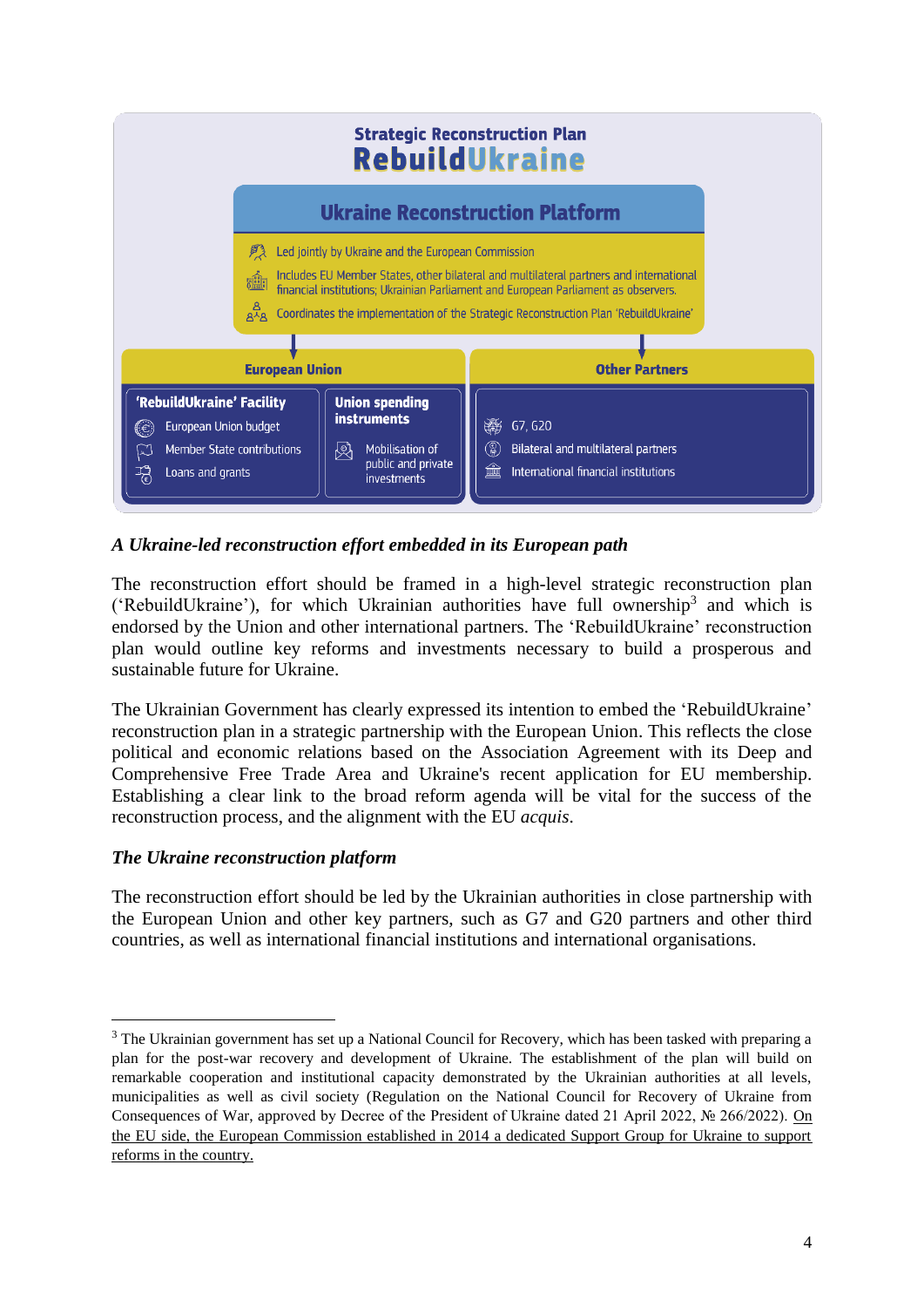The 'Ukraine reconstruction platform', an international coordination platform, co-led by the Commission, representing the European Union and the Ukrainian government would be established. The platform would bring together the supporting partners and organisations, including EU Member States, other bilateral and multilateral partners, and international financial institutions. The Ukrainian Parliament and the European Parliament would participate as observers. In this way, it would act as an overarching and single-entry point for all actions on the reconstruction of Ukraine.

Whereas ownership of this reconstruction plan should rest with Ukraine, the platform should be the strategic governance body endorsing the high-level strategic 'RebuildUkraine' reconstruction plan and ensuring that the support provided is in line with the plan. Based on that plan, the platform would determine the priority areas selected for financing and the specific projects implementing those priorities, coordinate the financing sources and their destination to optimise their use, including budgetary support to the Ukrainian state, investment support, guarantees for private sector investments, focus on specific sectors and monitor progress in the implementation of the plan. Administrative capacity support and provision of technical assistance would need to be provided to Ukraine to effectively draw up and implement the 'RebuildUkraine' reconstruction plan.

The platform should bring together under one roof the EU support as well as other initiatives set up by other partners such as the World Bank Trust Fund or the International Monetary Fund administered account ensuring a smooth division of labour between different partners, avoiding duplication and promoting synergies, including through joint co-financing of specific projects.

#### *The Union's support*

The Union is ready to provide a major part of the overall efforts from the international community in the rebuilding of Ukraine. A joint EU approach to the Ukraine reconstruction would be in the interest of Member States and Ukraine, helping to create the conditions for a free, democratic, prosperous and sustainable Ukraine as part of the European family. EU financial mechanisms moreover provide the best safeguards for the proper use of funds.

The framework for the EU's contribution to the reconstruction of Ukraine would consist of the following strands:

- The 'RebuildUkraine' Facility, a new EU-funded instrument specifically dedicated to finance the reconstruction effort and the alignment of Ukraine's economy to the EU;
- Support from existing Union programmes, including blending and guarantees under the Neighbourhood, Development and International Cooperation Instrument.

Reconstruction and resilience support – including humanitarian aid, which will need to be reinforced and implemented in line with humanitarian principles, – will have to go hand in hand for a number of years, to take care of the most vulnerable parts of the population, such as internally displaced persons, children, victims of war including victims of sexual violence, minorities, persons with disabilities, people in need of protection and those who cannot be reached by public social services.

#### *'RebuildUkraine' Facility at the heart of Union's support*

The 'RebuildUkraine' Facility would be the main legal instrument for the European Union's support, through a mix of grants and loans, to the 'RebuildUkraine' reconstruction plan. It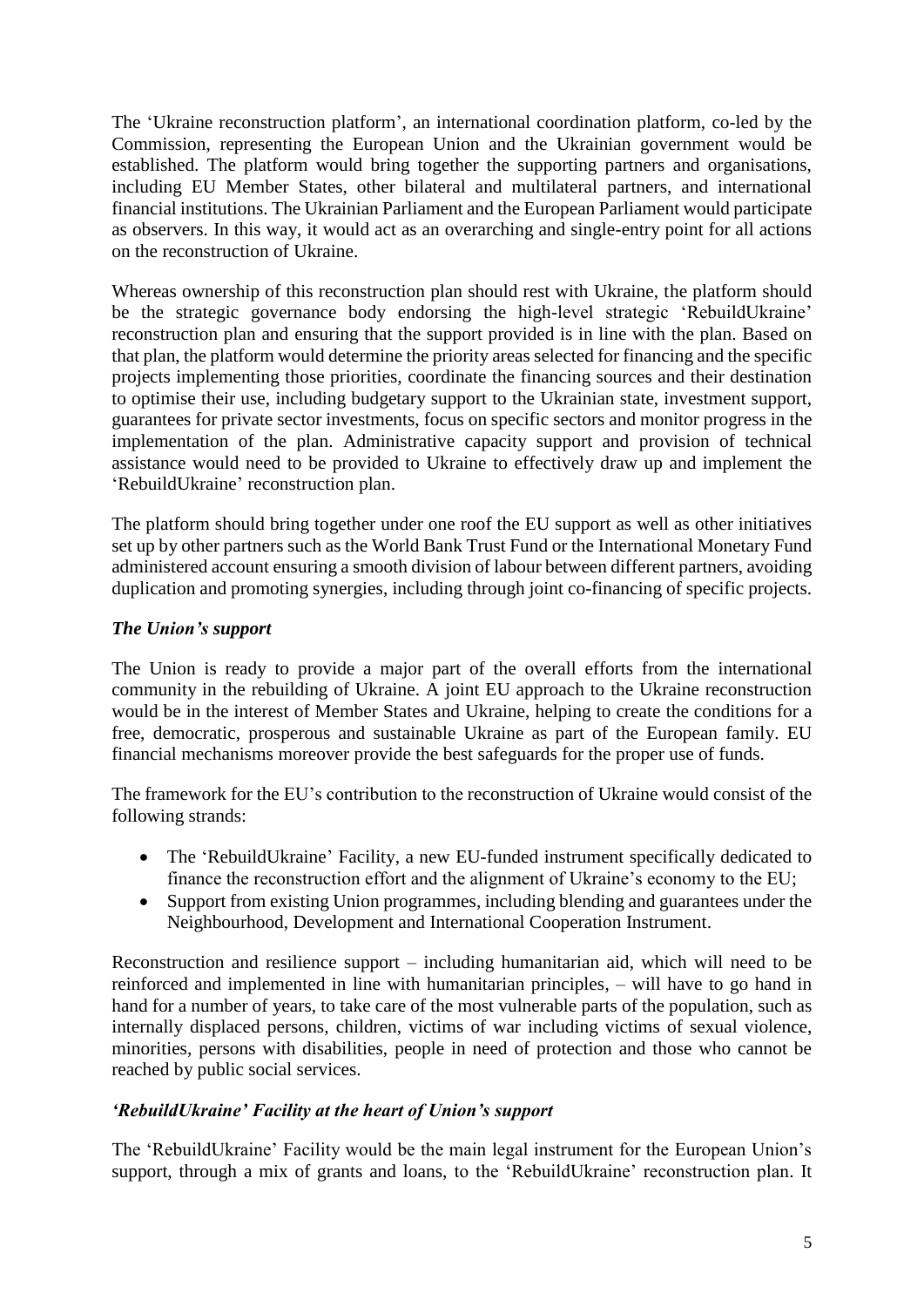would be embedded in the EU budget, thereby ensuring the transparency, accountability and sound financial management of this initiative. The Facility would follow Ukraine's EU-driven reform agenda and its implementation should therefore be carried out with a view to helping Ukraine rebuild its economy, with a clear link to investments and reforms. It would build on the experience with financing investments and reforms under the Recovery and Resilience Facility inside the EU, adapted to the unprecedented challenges of reconstructing Ukraine and accompanying it on its European path.

The Facility itself would have a specific governance structure ensuring full ownership by Ukraine. It would ensure that investments – including in strategic digital, transport and energy infrastructure – are brought in line with climate and environmental EU policies and standards. Its reforms would help to further integrate the Ukrainian economy into the single market improve the business environment to attract necessary foreign direct investments, support the creation of jobs and facilitate the gradual alignment and compliance with EU law. It would put significant emphasis on good governance, the rule of law, sound financial management as well as anti-corruption and anti-fraud proofing.

#### *Mobilising resources for the Union's support*

With the war ongoing, the overall needs for the reconstruction of Ukraine are not yet known. They will extend beyond rebuilding of physical assets, including infrastructure, and will need to comprise budgetary support to the Ukrainian state. The duration of such support cannot now be estimated in precise terms; however, it will have to have a medium- to long-term horizon.

Even if combined with contributions from other international partners, the European Union has a strategic interest in leading the reconstruction effort of Ukraine. This implies a major share in the total international financial effort. At the same time, the large-scale and the comprehensive nature of the reconstruction of a country damaged by war, combined with support to its European path, imply important outlays at the beginning and predictability of such support over time.

These unforeseen needs created by war in Europe are well beyond the means available in the current multiannual financial framework. Therefore, new financing sources will have to be identified.

The architecture described above is sufficiently flexible to accommodate such new financing sources. The additional grants to be made available to Ukraine could be financed either by additional contributions from Member States (and by third countries should they wish to do so) to the Facility and existing Union programmes, thus benefitting from the Union's financial mechanisms and safeguards for the proper use of funds, or through a targeted revision of the multiannual financial framework. These sources could also finance the loans to be granted to Ukraine under the Facility. However, given the scale of the loans that are likely to be required, options include raising the funds for the loans on behalf of the EU or with Member States' national guarantees.

In this context, it can be considered whether it is possible to use frozen Russian assets as financing source in line with national and EU law, for instance following potential criminal proceedings on criminal activities related to EU-listed Russian or Belarusian individuals and companies.